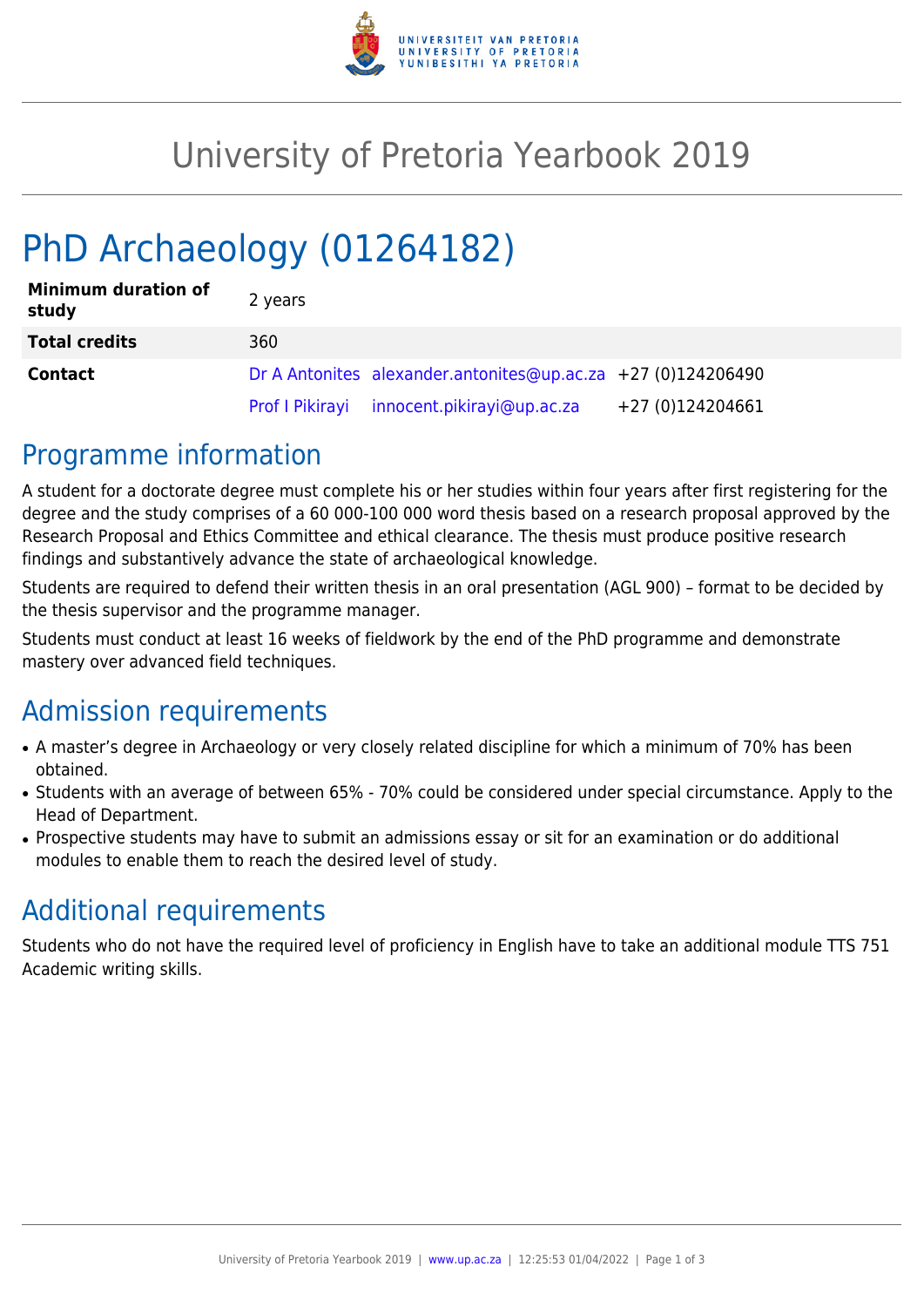

## Curriculum: Year 1

**Minimum credits: 360**

### **Core modules**

#### **Thesis: Archaeology 990 (AGL 990)**

| <b>Module credits</b>         | 360.00                         |
|-------------------------------|--------------------------------|
| <b>Prerequisites</b>          | No prerequisites.              |
| <b>Language of tuition</b>    | Module is presented in English |
| <b>Department</b>             | Anthropology and Archaeology   |
| <b>Period of presentation</b> | Year                           |

#### **Module content**

A comprehensive and original contribution to archaeological knowledge based on an approved research proposal and ethical clearance. The research must be expert and show the ability to work within and beyond disciplinary boundaries. Thesis must be between 50 000–100 000 words and must substantively advance the state of knowledge in the discipline. The thesis must show mastery over advanced field and analytical techniques as well as sophisticated grasp and application of relevant archaeological theory. The entire project must be institutionally, socially and intellectually accountable, demonstrating an advanced grasp of what conducting archaeological research in a postcolonial context entails.